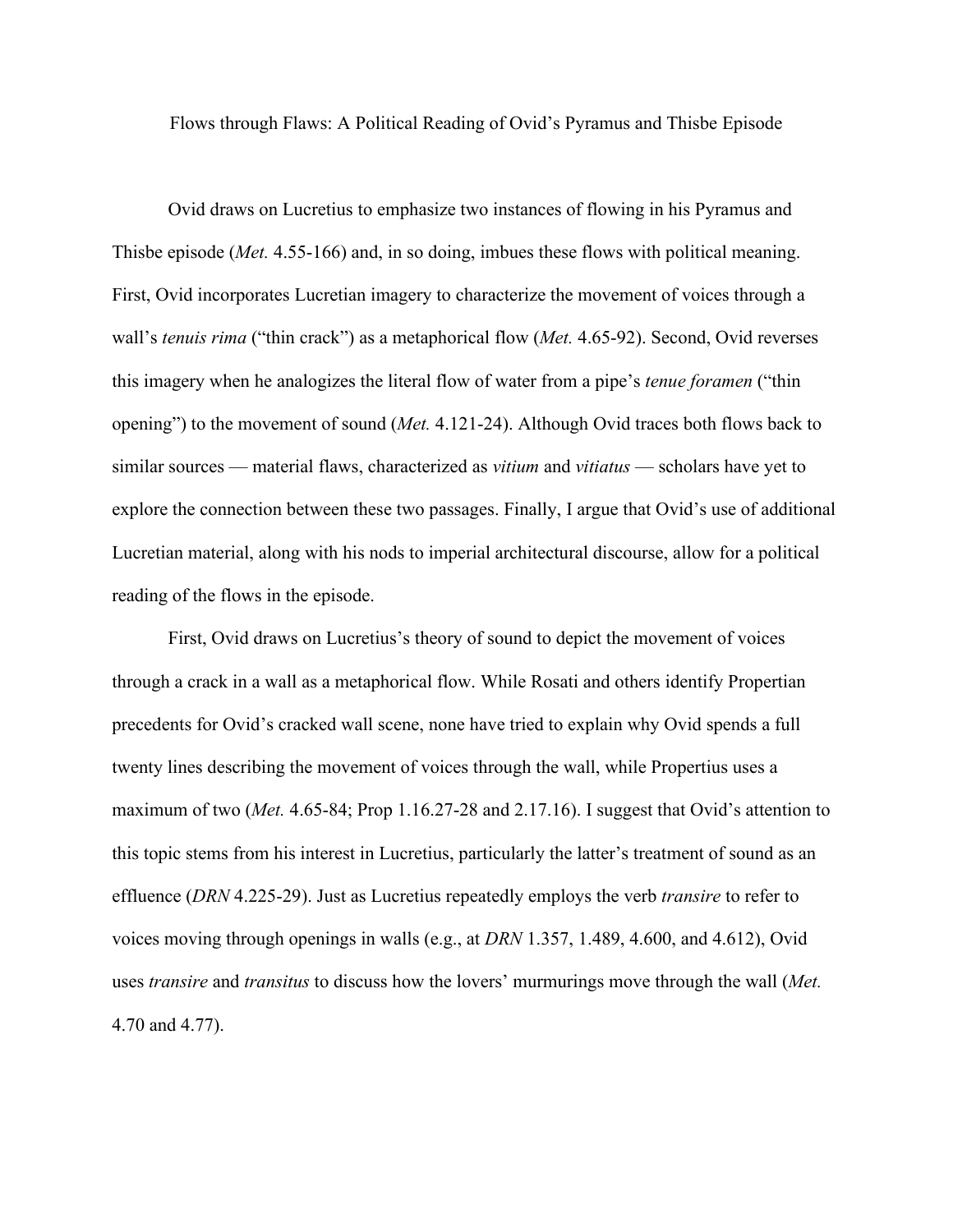Second, whereas Lucretius goes no further than characterizing sound as moving in a flow, Ovid takes the additional step of styling a flow of water as a source of sound. Ovid's fractured water pipe is a metaphorical musical pipe, as scholars such as Shorrock correctly identify. But this metaphor also reverses Lucretius's treatment of musical pipes as metaphorical water pipes (see, for instance, his use of the verb *fundere* to describe the music pouring from panpipes in *DRN* 4.583 and 4.589). Ovid even echoes Lucretius's language; the latter uses the verb *rumpere* to describe music from a pipe penetrating the silence, while the former uses the same verb to describe water from a pipe bursting through the air (*DRN* 4.583 and *Met.* 4.124).

Third, Ovid imports additional Lucretian ideas about destructive forces, which lend a political meaning to the episode. In the cracked wall scene, Ovid dramatizes Lucretius's theory that both empty spaces (*DRN* 1.532-35) and trickling water (*DRN* 4.1286-87) gradually corrode solid substances. Ovid implies that the empty hole in the wall, in combination with the steady trickle of the lovers' words, may gnaw and eat away at the barrier over time, frustrating those who would seek to control the couple. He even seems to draw inspiration from Lucretius's comparison of the gradual growth of love to the erosion of stone by "drops of water falling upon a stone in the long run" (*DRN* 4.1286-87). My reading of the voices in Ovid's Pyramus and Thisbe episode as destabilizing dovetails with Gladhill's interpretation of the voices in Ovid's House of Fama as politically threatening to Jupiter. Likewise, in his fractured pipe simile, Ovid alludes to *DRN* 2.195 (as noted by Hinds), which explains that water only moves upward when compressed or forced downward. In short, Ovid suggests that attempts to control flows, whether of words or of water, ultimately strengthen them.

 Fourth, Ovid's cracked wall and fractured pipe evoke Roman infrastructure. The lead of the pipe is an obvious anachronism, but flaws in walls and pipes were also contemporary